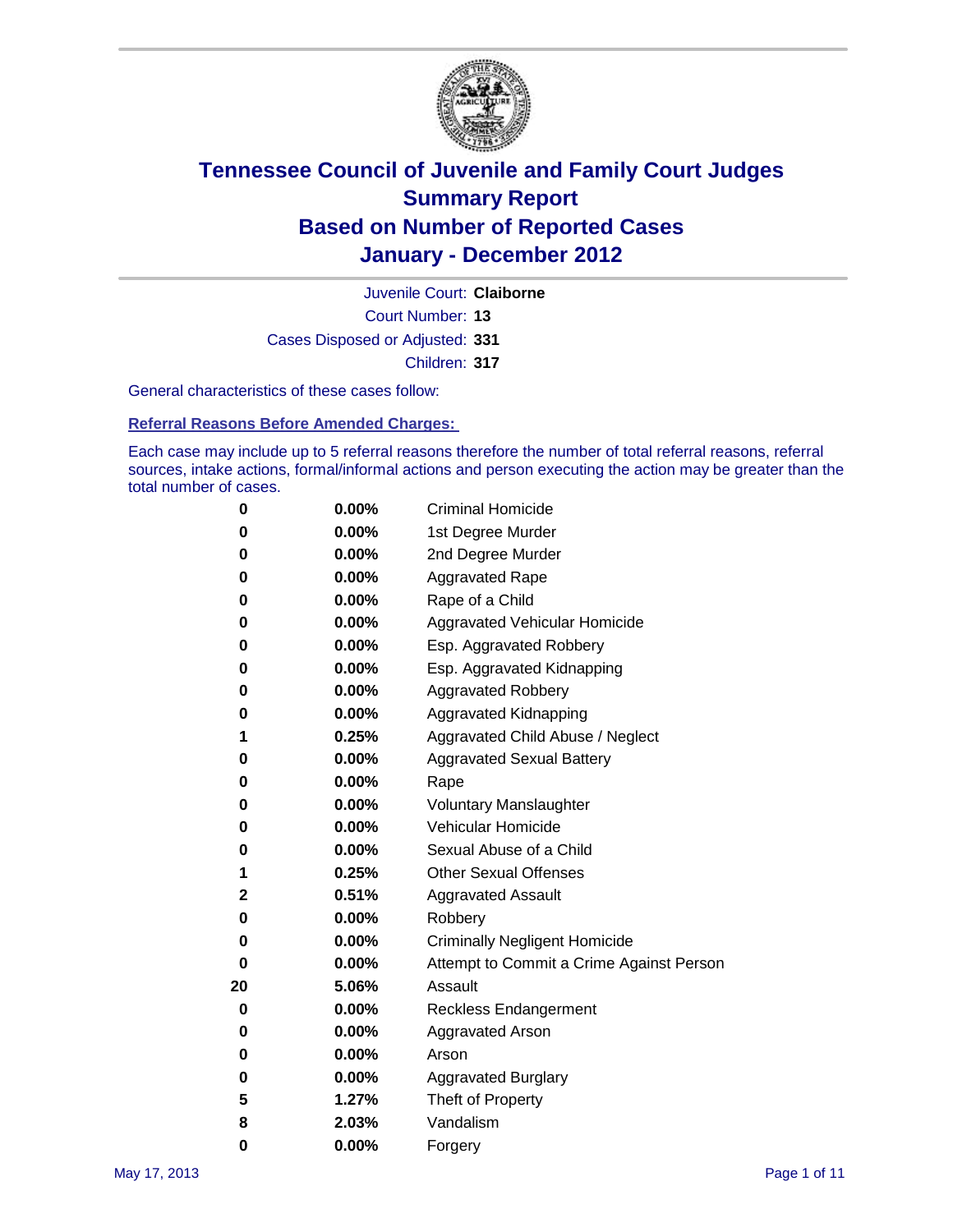

Court Number: **13** Juvenile Court: **Claiborne**

Cases Disposed or Adjusted: **331**

Children: **317**

#### **Referral Reasons Before Amended Charges:**

Each case may include up to 5 referral reasons therefore the number of total referral reasons, referral sources, intake actions, formal/informal actions and person executing the action may be greater than the total number of cases.

| 0            | 0.00%  | <b>Worthless Checks</b>                                     |
|--------------|--------|-------------------------------------------------------------|
| 0            | 0.00%  | Illegal Possession / Fraudulent Use of Credit / Debit Cards |
| 1            | 0.25%  | <b>Burglary</b>                                             |
| 0            | 0.00%  | Unauthorized Use of a Vehicle                               |
| 0            | 0.00%  | <b>Cruelty to Animals</b>                                   |
| 0            | 0.00%  | Sale of Controlled Substances                               |
| 7            | 1.77%  | <b>Other Drug Offenses</b>                                  |
| $\mathbf{2}$ | 0.51%  | <b>Possession of Controlled Substances</b>                  |
| 0            | 0.00%  | <b>Criminal Attempt</b>                                     |
| 0            | 0.00%  | Carrying Weapons on School Property                         |
| 0            | 0.00%  | Unlawful Carrying / Possession of a Weapon                  |
| 1            | 0.25%  | <b>Evading Arrest</b>                                       |
| 0            | 0.00%  | Escape                                                      |
| 0            | 0.00%  | Driving Under Influence (DUI)                               |
| 7            | 1.77%  | Possession / Consumption of Alcohol                         |
| 3            | 0.76%  | Resisting Stop, Frisk, Halt, Arrest or Search               |
| 0            | 0.00%  | <b>Aggravated Criminal Trespass</b>                         |
| 1            | 0.25%  | Harassment                                                  |
| 0            | 0.00%  | Failure to Appear                                           |
| 0            | 0.00%  | Filing a False Police Report                                |
| 0            | 0.00%  | Criminal Impersonation                                      |
| 6            | 1.52%  | <b>Disorderly Conduct</b>                                   |
| 1            | 0.25%  | <b>Criminal Trespass</b>                                    |
| 0            | 0.00%  | <b>Public Intoxication</b>                                  |
| 0            | 0.00%  | Gambling                                                    |
| 59           | 14.94% | <b>Traffic</b>                                              |
| 0            | 0.00%  | <b>Local Ordinances</b>                                     |
| 4            | 1.01%  | Violation of Wildlife Regulations                           |
| 0            | 0.00%  | Contempt of Court                                           |
| 8            | 2.03%  | Violation of Probation                                      |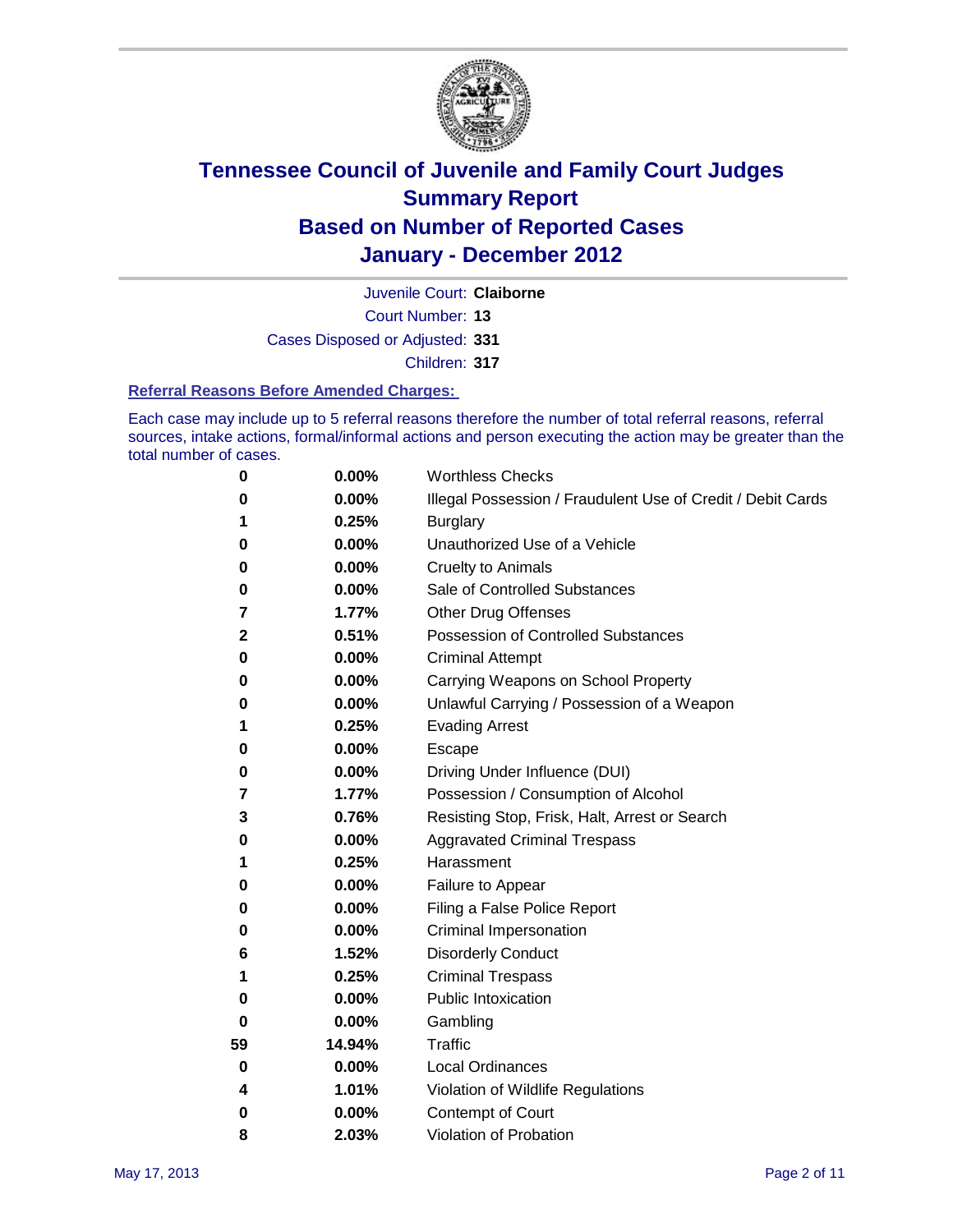

Court Number: **13** Juvenile Court: **Claiborne** Cases Disposed or Adjusted: **331** Children: **317**

#### **Referral Reasons Before Amended Charges:**

Each case may include up to 5 referral reasons therefore the number of total referral reasons, referral sources, intake actions, formal/informal actions and person executing the action may be greater than the total number of cases.

| 0   | 0.00%   | Violation of Aftercare                 |
|-----|---------|----------------------------------------|
| 40  | 10.13%  | <b>Unruly Behavior</b>                 |
| 22  | 5.57%   | Truancy                                |
| 5   | 1.27%   | In-State Runaway                       |
| 0   | 0.00%   | Out-of-State Runaway                   |
| 23  | 5.82%   | Possession of Tobacco Products         |
| 0   | 0.00%   | Violation of a Valid Court Order       |
| 8   | 2.03%   | Violation of Curfew                    |
| 0   | 0.00%   | Sexually Abused Child                  |
| 0   | 0.00%   | <b>Physically Abused Child</b>         |
| 22  | 5.57%   | Dependency / Neglect                   |
| 0   | 0.00%   | <b>Termination of Parental Rights</b>  |
| 0   | 0.00%   | <b>Violation of Pretrial Diversion</b> |
| 0   | 0.00%   | Violation of Informal Adjustment       |
| 0   | 0.00%   | <b>Judicial Review</b>                 |
| 0   | 0.00%   | <b>Administrative Review</b>           |
| 0   | 0.00%   | <b>Foster Care Review</b>              |
| 111 | 28.10%  | Custody                                |
| 1   | 0.25%   | Visitation                             |
| 0   | 0.00%   | Paternity / Legitimation               |
| 0   | 0.00%   | <b>Child Support</b>                   |
| 0   | 0.00%   | <b>Request for Medical Treatment</b>   |
| 0   | 0.00%   | <b>Consent to Marry</b>                |
| 26  | 6.58%   | Other                                  |
| 395 | 100.00% | <b>Total Referrals</b>                 |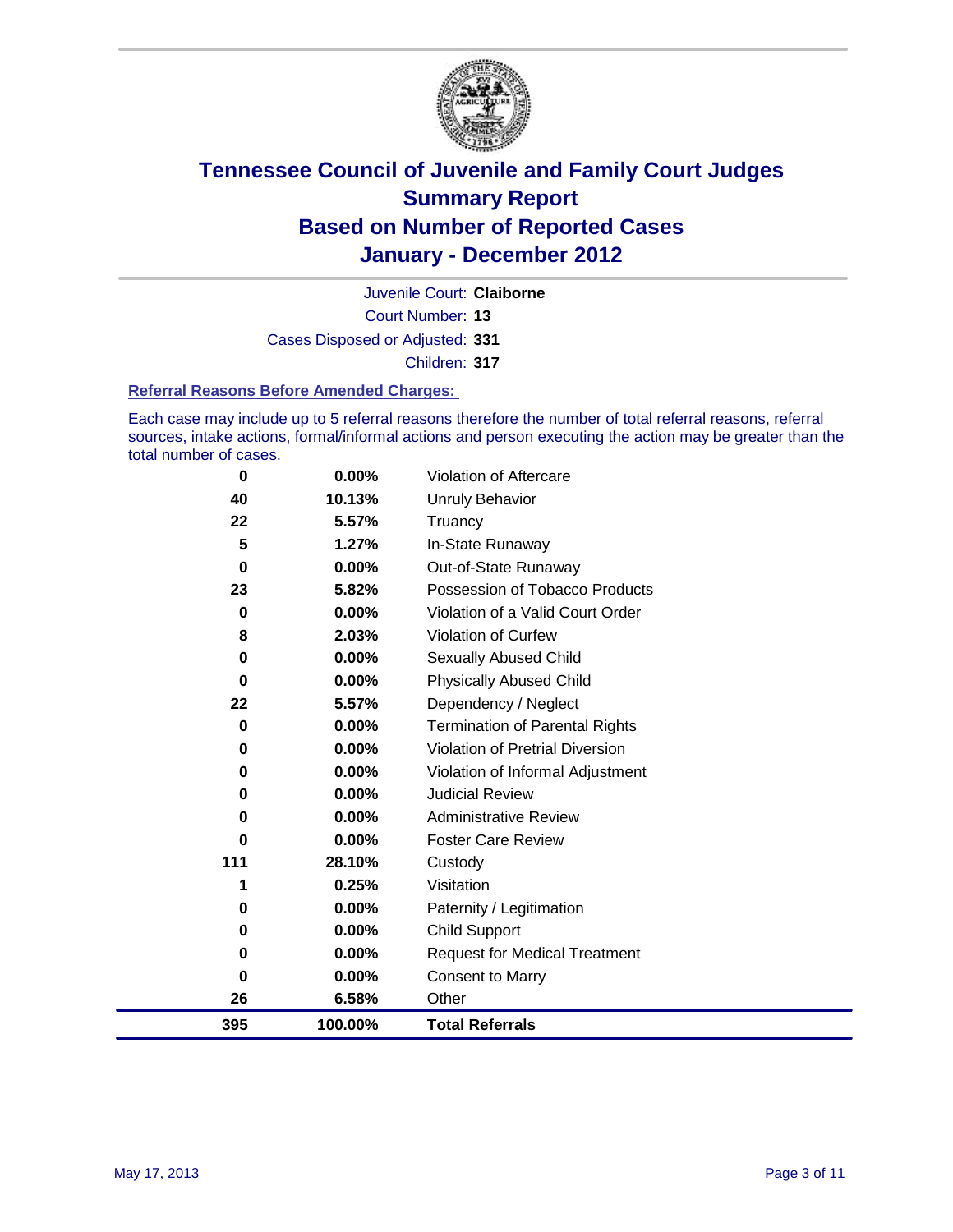

| 395                        | 100.00%                         | <b>Total Referral Sources</b>     |  |
|----------------------------|---------------------------------|-----------------------------------|--|
| 9                          | 2.28%                           | Other                             |  |
| 0                          | 0.00%                           | Unknown                           |  |
| 0                          | $0.00\%$                        | Hospital                          |  |
| 5                          | 1.27%                           | Child & Parent                    |  |
| 1                          | 0.25%                           | Victim                            |  |
| 0                          | 0.00%                           | <b>Other Court</b>                |  |
| 0                          | $0.00\%$                        | Social Agency                     |  |
| 1                          | 0.25%                           | <b>Court Staff</b>                |  |
| 0                          | 0.00%                           | <b>District Attorney's Office</b> |  |
| $\mathbf{2}$               | 0.51%                           | <b>Other State Department</b>     |  |
| 133                        | 33.67%                          | <b>DCS</b>                        |  |
| $\bf{0}$                   | $0.00\%$                        | <b>CSA</b>                        |  |
| 27                         | 6.84%                           | School                            |  |
| 0                          | 0.00%                           | Self                              |  |
| 17                         | 4.30%                           | <b>Relatives</b>                  |  |
| 21                         | 5.32%                           | Parents                           |  |
| 179                        | 45.32%                          | Law Enforcement                   |  |
| <b>Referral Sources: 1</b> |                                 |                                   |  |
|                            |                                 | Children: 317                     |  |
|                            | Cases Disposed or Adjusted: 331 |                                   |  |
|                            |                                 | <b>Court Number: 13</b>           |  |
|                            |                                 | Juvenile Court: Claiborne         |  |
|                            |                                 |                                   |  |

### **Age of Child at Referral: 2**

| 317 | 100.00%       | <b>Total Child Count</b> |
|-----|---------------|--------------------------|
|     | $0.00\%$<br>0 | <b>Unknown</b>           |
|     | 0.00%<br>0    | Ages 19 and Over         |
| 57  | 17.98%        | Ages 17 through 18       |
| 71  | 22.40%        | Ages 15 through 16       |
| 47  | 14.83%        | Ages 13 through 14       |
| 22  | 6.94%         | Ages 11 through 12       |
| 120 | 37.85%        | Ages 10 and Under        |
|     |               |                          |

<sup>1</sup> If different than number of Referral Reasons (395), verify accuracy of your court's data.

<sup>2</sup> One child could be counted in multiple categories, verify accuracy of your court's data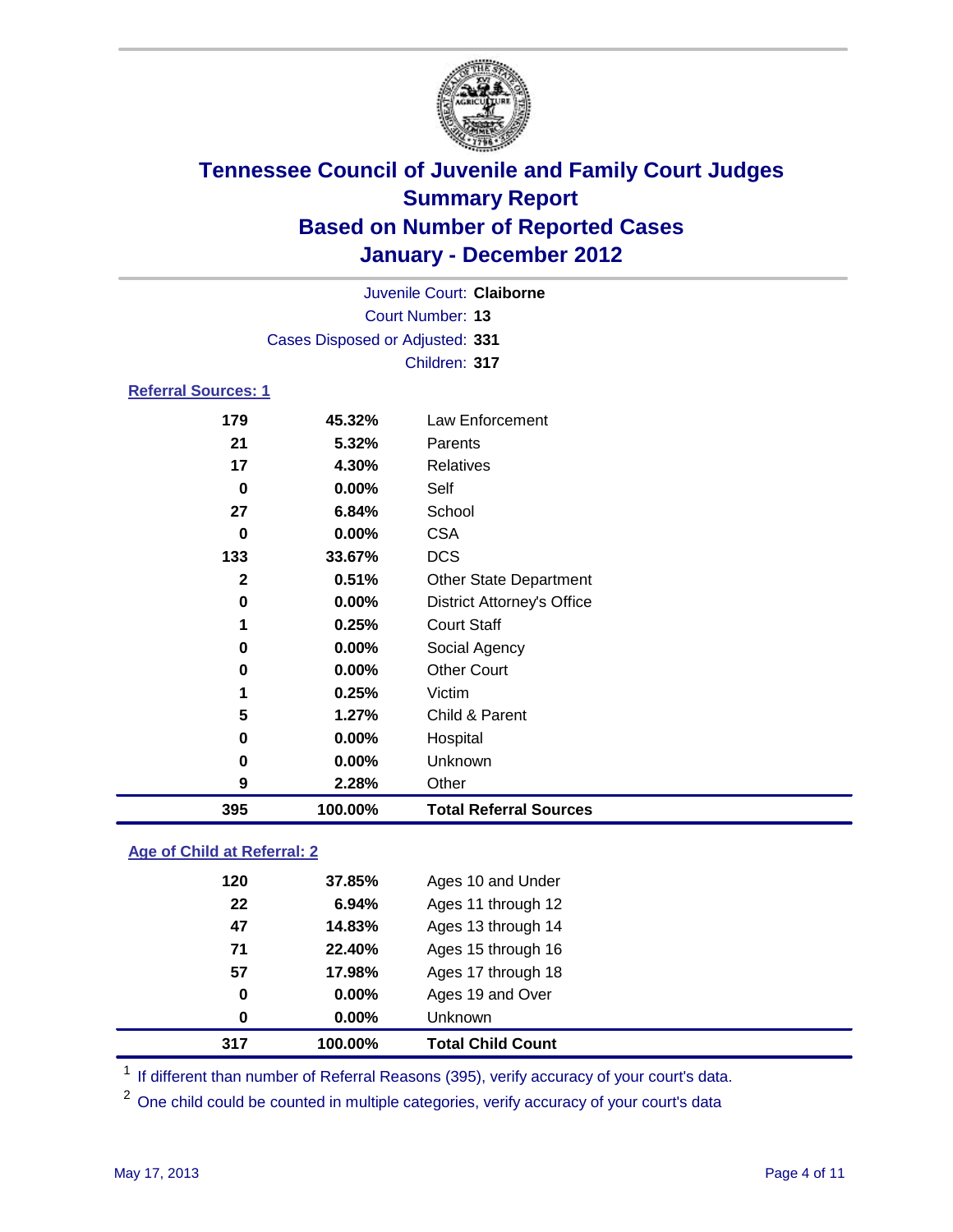

| Juvenile Court: Claiborne               |         |                          |  |  |
|-----------------------------------------|---------|--------------------------|--|--|
| Court Number: 13                        |         |                          |  |  |
| Cases Disposed or Adjusted: 331         |         |                          |  |  |
| Children: 317                           |         |                          |  |  |
| Sex of Child: 1                         |         |                          |  |  |
| 196                                     | 61.83%  | Male                     |  |  |
| 121                                     | 38.17%  | Female                   |  |  |
| $\mathbf 0$                             | 0.00%   | Unknown                  |  |  |
| 317                                     | 100.00% | <b>Total Child Count</b> |  |  |
| Race of Child: 1                        |         |                          |  |  |
| 308                                     | 97.16%  | White                    |  |  |
| 3                                       | 0.95%   | African American         |  |  |
| $\mathbf 0$                             | 0.00%   | Native American          |  |  |
| 0                                       | 0.00%   | Asian                    |  |  |
| 6                                       | 1.89%   | Mixed                    |  |  |
| $\pmb{0}$                               | 0.00%   | Unknown                  |  |  |
| 317                                     | 100.00% | <b>Total Child Count</b> |  |  |
| <b>Hispanic Origin: 1</b>               |         |                          |  |  |
| $\overline{\mathbf{2}}$                 | 0.63%   | Yes                      |  |  |
| 315                                     | 99.37%  | <b>No</b>                |  |  |
| $\mathbf 0$                             | 0.00%   | Unknown                  |  |  |
| 317                                     | 100.00% | <b>Total Child Count</b> |  |  |
| <b>School Enrollment of Children: 1</b> |         |                          |  |  |
| 254                                     | 80.13%  | Yes                      |  |  |
| 59                                      | 18.61%  | No                       |  |  |
| 4                                       | 1.26%   | Unknown                  |  |  |
| 317                                     | 100.00% | <b>Total Child Count</b> |  |  |

One child could be counted in multiple categories, verify accuracy of your court's data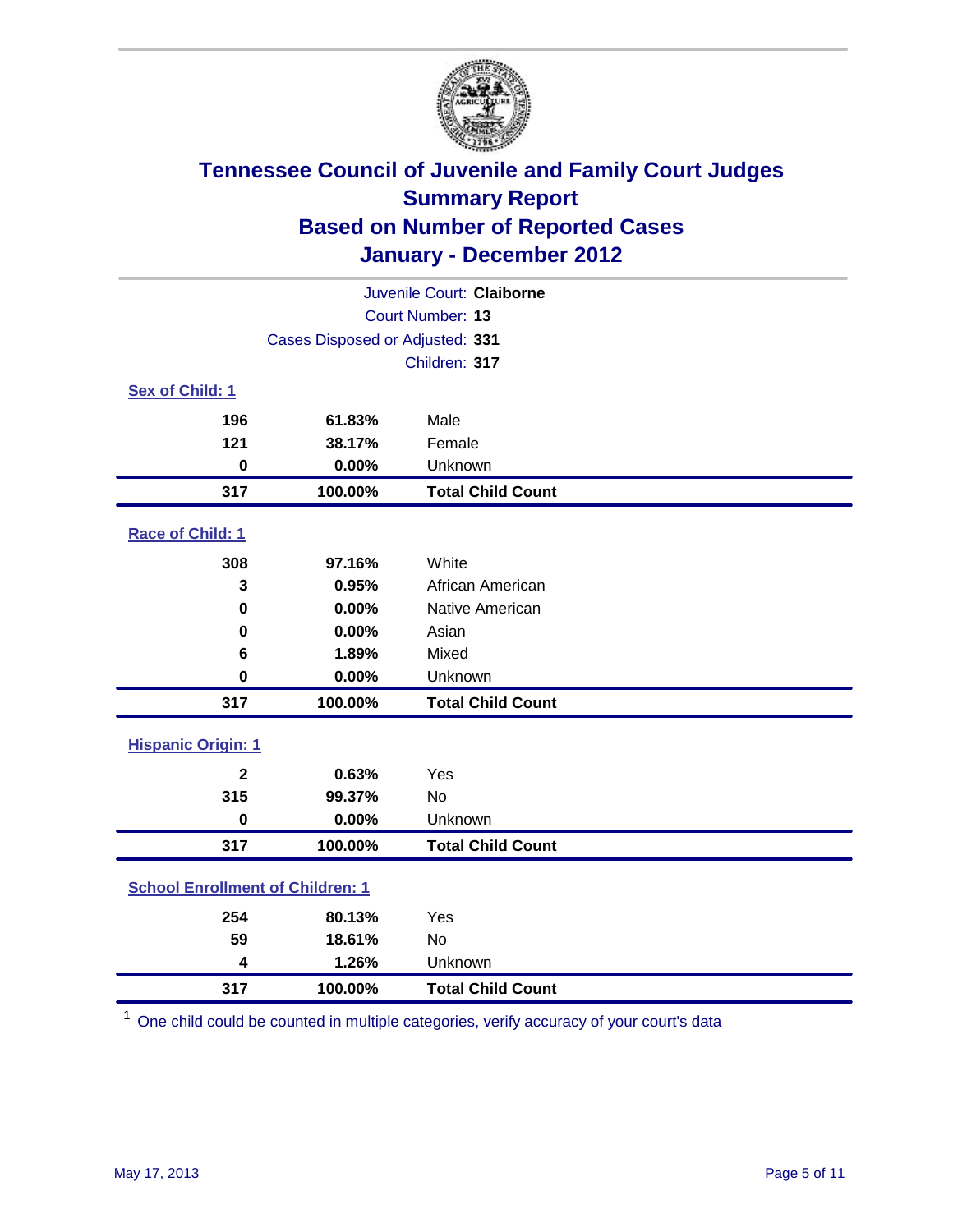

Court Number: **13** Juvenile Court: **Claiborne** Cases Disposed or Adjusted: **331** Children: **317 Living Arrangement of Child at Time of Referral: 1 30.60%** With Both Biological Parents

| 317 | 100.00%  | <b>Total Child Count</b>   |
|-----|----------|----------------------------|
| 2   | 0.63%    | Other                      |
| 0   | $0.00\%$ | Unknown                    |
| 0   | 0.00%    | Independent                |
| 1   | 0.32%    | In an Institution          |
| 2   | 0.63%    | In a Residential Center    |
| 0   | $0.00\%$ | In a Group Home            |
| 6   | 1.89%    | With Foster Family         |
| 3   | 0.95%    | With Adoptive Parents      |
| 59  | 18.61%   | <b>With Relatives</b>      |
| 35  | 11.04%   | With Father                |
| 92  | 29.02%   | With Mother                |
| 20  | 6.31%    | With Mother and Stepfather |
| 0   | 0.00%    | With Father and Stepmother |
|     |          |                            |

### **Type of Detention: 2**

| 331 | 100.00%  | <b>Total Detention Count</b> |  |
|-----|----------|------------------------------|--|
| 0   | 0.00%    | Other                        |  |
| 327 | 98.79%   | Does Not Apply               |  |
| 0   | $0.00\%$ | Unknown                      |  |
| 0   | $0.00\%$ | Psychiatric Hospital         |  |
| 1   | 0.30%    | Jail - No Separation         |  |
| 0   | $0.00\%$ | Jail - Partial Separation    |  |
| 0   | 0.00%    | Jail - Complete Separation   |  |
| 3   | 0.91%    | Juvenile Detention Facility  |  |
| 0   | $0.00\%$ | Non-Secure Placement         |  |
|     |          |                              |  |

<sup>1</sup> One child could be counted in multiple categories, verify accuracy of your court's data

<sup>2</sup> If different than number of Cases (331) verify accuracy of your court's data.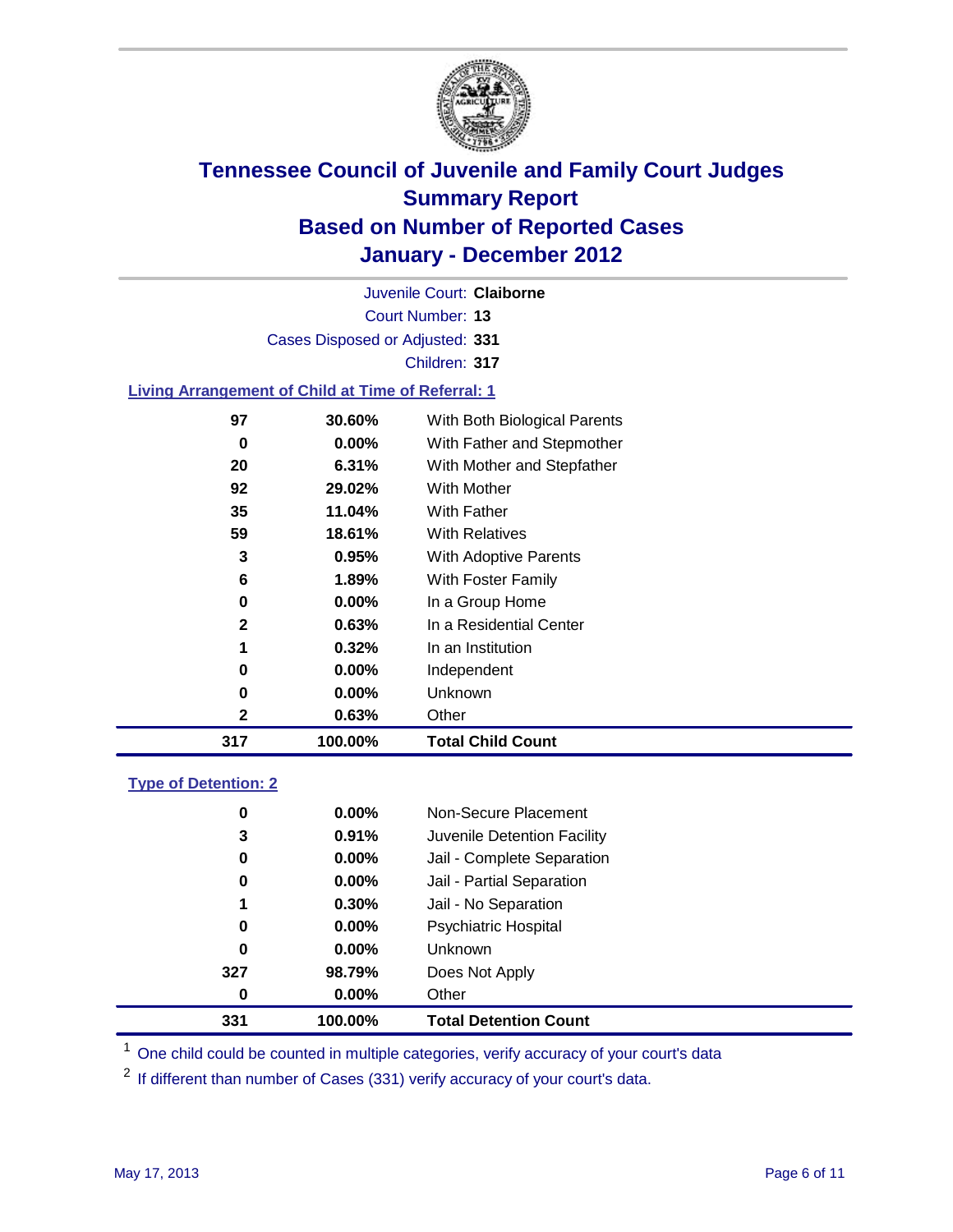

| Juvenile Court: Claiborne                          |          |                                      |  |  |  |
|----------------------------------------------------|----------|--------------------------------------|--|--|--|
| Court Number: 13                                   |          |                                      |  |  |  |
| Cases Disposed or Adjusted: 331                    |          |                                      |  |  |  |
| Children: 317                                      |          |                                      |  |  |  |
| <b>Placement After Secure Detention Hearing: 1</b> |          |                                      |  |  |  |
| $\mathbf 2$                                        | 0.60%    | Returned to Prior Living Arrangement |  |  |  |
| 0                                                  | 0.00%    | Juvenile Detention Facility          |  |  |  |
| 1                                                  | 0.30%    | Jail                                 |  |  |  |
| 1                                                  | 0.30%    | Shelter / Group Home                 |  |  |  |
| 0                                                  | 0.00%    | <b>Foster Family Home</b>            |  |  |  |
| 0                                                  | 0.00%    | Psychiatric Hospital                 |  |  |  |
| 0                                                  | $0.00\%$ | Unknown                              |  |  |  |
| 327                                                | 98.79%   | Does Not Apply                       |  |  |  |
| 0                                                  | $0.00\%$ | Other                                |  |  |  |
| 331                                                | 100.00%  | <b>Total Placement Count</b>         |  |  |  |
|                                                    |          |                                      |  |  |  |
| <b>Intake Actions: 2</b>                           |          |                                      |  |  |  |
| 246                                                | 62.28%   | <b>Petition Filed</b>                |  |  |  |
| $\bf{0}$                                           | 0.00%    | <b>Motion Filed</b>                  |  |  |  |
| 143                                                | 36.20%   | <b>Citation Processed</b>            |  |  |  |
| 0                                                  | 0.00%    | Notification of Paternity Processed  |  |  |  |
| $\mathbf 0$                                        | 0.00%    | Scheduling of Judicial Review        |  |  |  |
| 0                                                  | 0.00%    | Scheduling of Administrative Review  |  |  |  |
| 0                                                  | 0.00%    | Scheduling of Foster Care Review     |  |  |  |
| $\bf{0}$                                           | 0.00%    | Unknown                              |  |  |  |
| 0                                                  | $0.00\%$ | Does Not Apply                       |  |  |  |
| 6                                                  | 1.52%    | Other                                |  |  |  |

<sup>1</sup> If different than number of Cases (331) verify accuracy of your court's data.

<sup>2</sup> If different than number of Referral Reasons (395), verify accuracy of your court's data.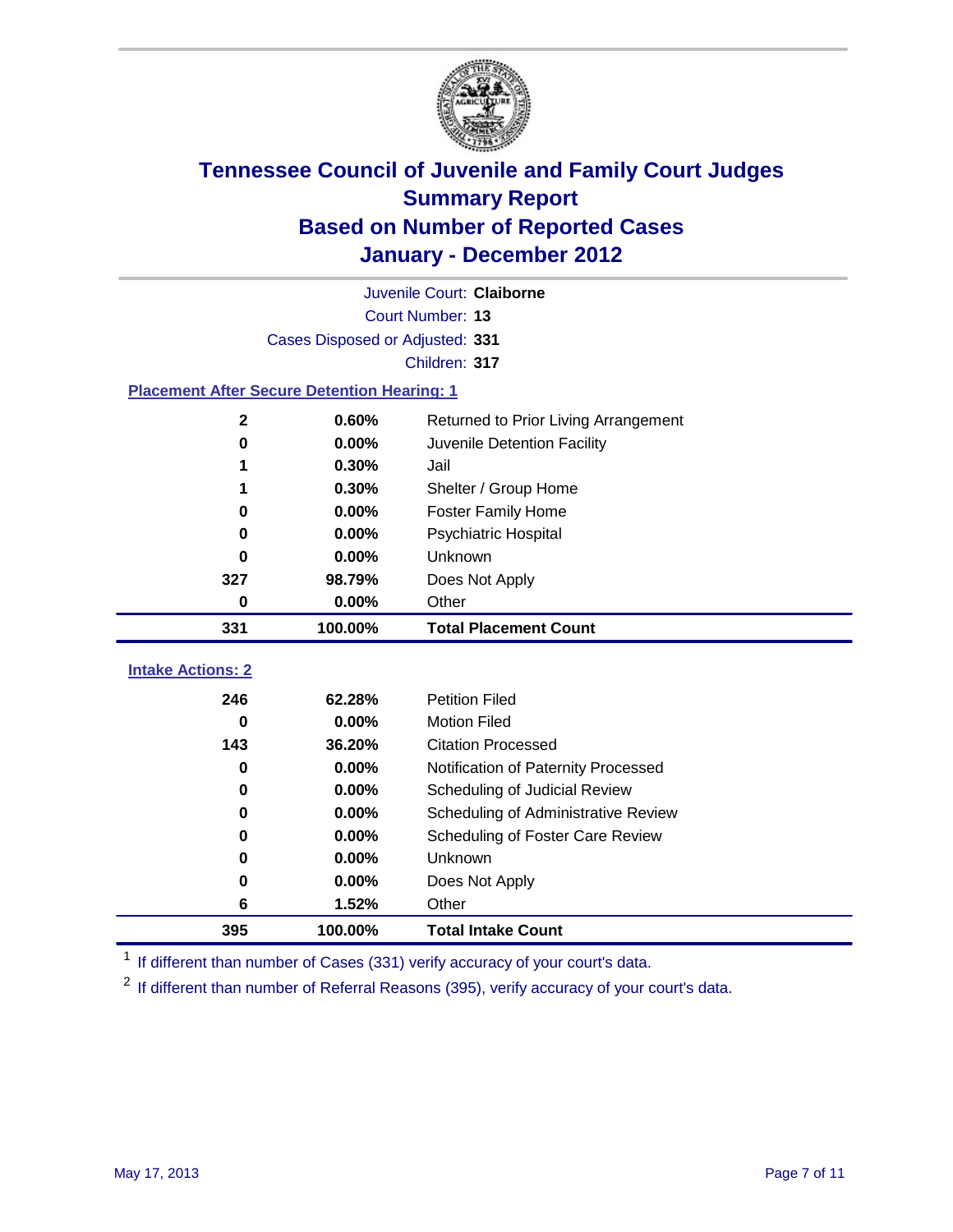

Court Number: **13** Juvenile Court: **Claiborne** Cases Disposed or Adjusted: **331** Children: **317**

### **Last Grade Completed by Child: 1**

| 64                               | 20.19%   | Too Young for School         |  |
|----------------------------------|----------|------------------------------|--|
| 1                                | 0.32%    | Preschool                    |  |
| 9                                | 2.84%    | Kindergarten                 |  |
| 10                               | 3.15%    | 1st Grade                    |  |
| 12                               | 3.79%    | 2nd Grade                    |  |
| 13                               | 4.10%    | 3rd Grade                    |  |
| 11                               | 3.47%    | 4th Grade                    |  |
| 10                               | 3.15%    | 5th Grade                    |  |
| 12                               | 3.79%    | 6th Grade                    |  |
| 20                               | 6.31%    | 7th Grade                    |  |
| 23                               | 7.26%    | 8th Grade                    |  |
| 30                               | 9.46%    | 9th Grade                    |  |
| 41                               | 12.93%   | 10th Grade                   |  |
| 53                               | 16.72%   | 11th Grade                   |  |
| $\overline{7}$                   | 2.21%    | 12th Grade                   |  |
| 0                                | 0.00%    | Non-Graded Special Ed        |  |
| 1                                | 0.32%    | <b>GED</b>                   |  |
| 0                                | 0.00%    | Graduated                    |  |
| 0                                | 0.00%    | <b>Never Attended School</b> |  |
| 0                                | $0.00\%$ | Unknown                      |  |
| 0                                | 0.00%    | Other                        |  |
| 317                              | 100.00%  | <b>Total Child Count</b>     |  |
| Enrolled in Cossial Education: 1 |          |                              |  |

| 317 | 100.00%  | <b>Total Child Count</b> |  |
|-----|----------|--------------------------|--|
| 0   | $0.00\%$ | Unknown                  |  |
| 311 | 98.11%   | No                       |  |
| 6   | 1.89%    | Yes                      |  |
|     |          |                          |  |

One child could be counted in multiple categories, verify accuracy of your court's data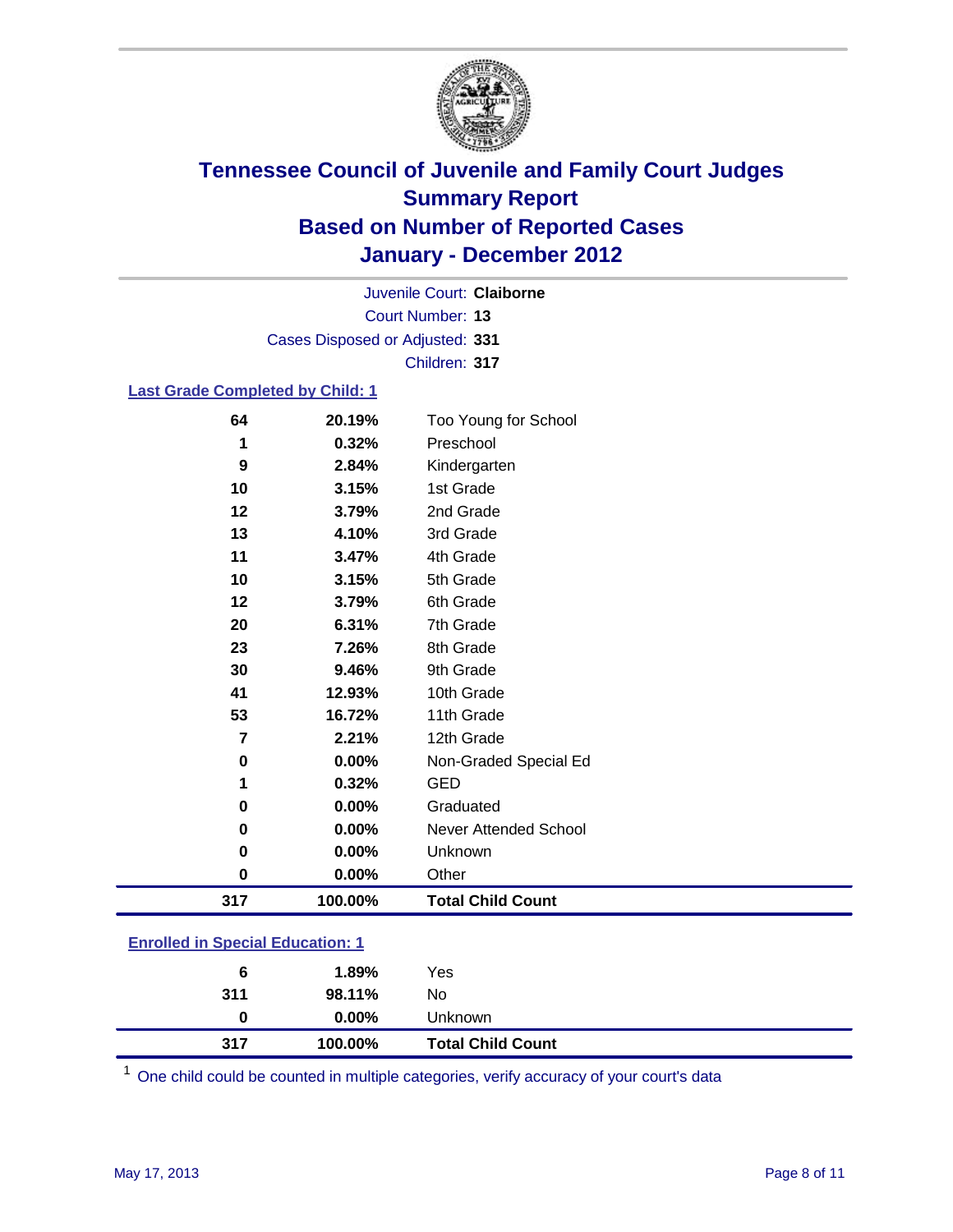

|                              |                                 | Juvenile Court: Claiborne |
|------------------------------|---------------------------------|---------------------------|
|                              |                                 | Court Number: 13          |
|                              | Cases Disposed or Adjusted: 331 |                           |
|                              |                                 | Children: 317             |
| <b>Action Executed By: 1</b> |                                 |                           |
| 389                          | 98.48%                          | Judge                     |
| 0                            | $0.00\%$                        | Magistrate                |
| 6                            | 1.52%                           | <b>YSO</b>                |
| 0                            | $0.00\%$                        | Other                     |
| 0                            | 0.00%                           | Unknown                   |
| 395                          | 100.00%                         | <b>Total Action Count</b> |

### **Formal / Informal Actions: 1**

| 82  | 20.76%   | Dismissed                                        |
|-----|----------|--------------------------------------------------|
| 31  | 7.85%    | Retired / Nolle Prosequi                         |
| 47  | 11.90%   | <b>Complaint Substantiated Delinquent</b>        |
| 30  | 7.59%    | <b>Complaint Substantiated Status Offender</b>   |
| 66  | 16.71%   | <b>Complaint Substantiated Dependent/Neglect</b> |
| 0   | $0.00\%$ | <b>Complaint Substantiated Abused</b>            |
| 0   | $0.00\%$ | <b>Complaint Substantiated Mentally III</b>      |
| 6   | 1.52%    | Informal Adjustment                              |
| 26  | 6.58%    | <b>Pretrial Diversion</b>                        |
| 0   | $0.00\%$ | <b>Transfer to Adult Court Hearing</b>           |
| 0   | $0.00\%$ | Charges Cleared by Transfer to Adult Court       |
| 0   | $0.00\%$ | Special Proceeding                               |
| 0   | 0.00%    | <b>Review Concluded</b>                          |
| 0   | $0.00\%$ | Case Held Open                                   |
| 107 | 27.09%   | Other                                            |
| 0   | $0.00\%$ | <b>Unknown</b>                                   |
| 395 | 100.00%  | <b>Total Action Count</b>                        |

<sup>1</sup> If different than number of Referral Reasons (395), verify accuracy of your court's data.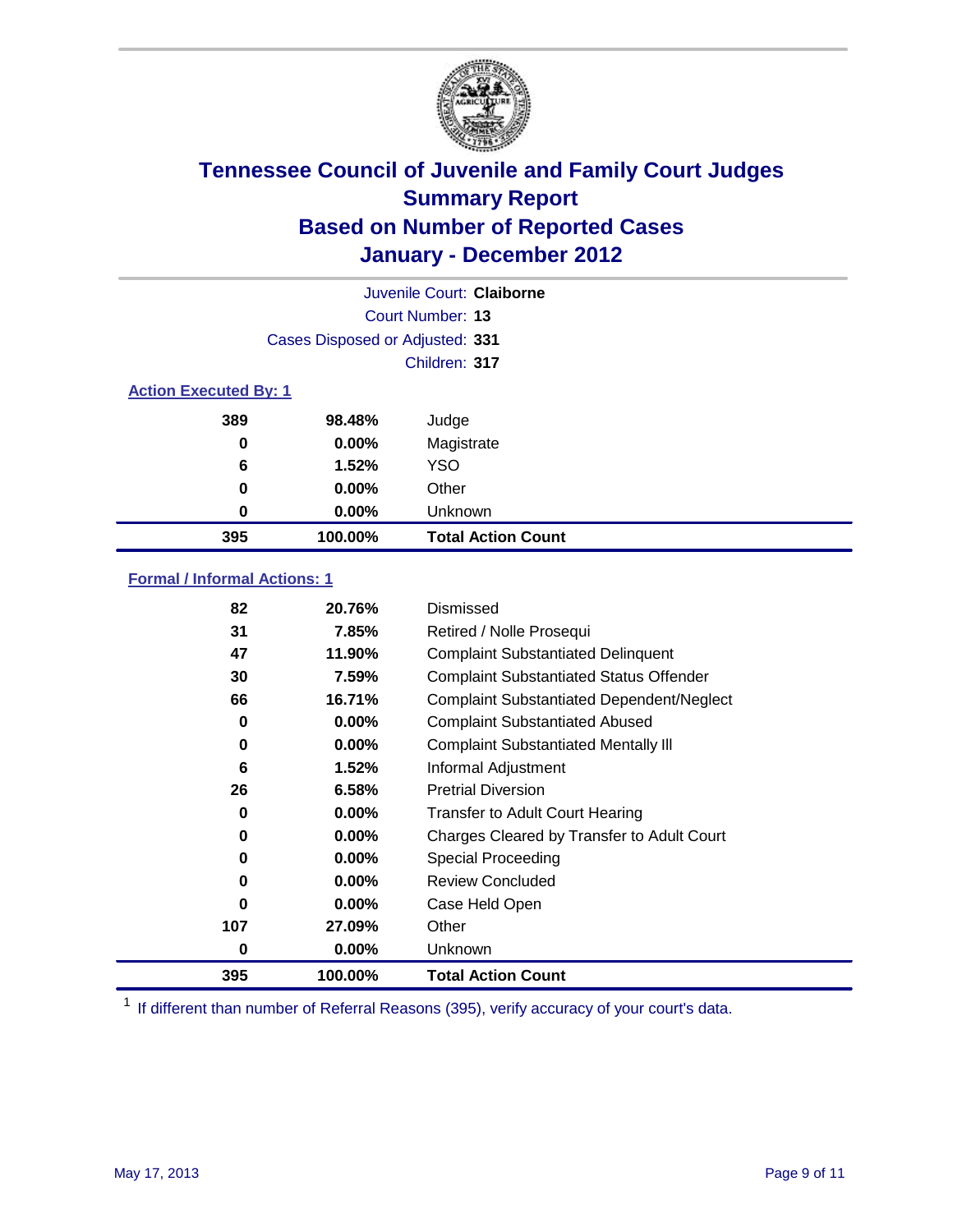

|                       |                                 | Juvenile Court: Claiborne                             |
|-----------------------|---------------------------------|-------------------------------------------------------|
|                       |                                 | <b>Court Number: 13</b>                               |
|                       | Cases Disposed or Adjusted: 331 |                                                       |
|                       |                                 | Children: 317                                         |
| <b>Case Outcomes:</b> |                                 | There can be multiple outcomes for one child or case. |
| 80                    | 12.80%                          | <b>Case Dismissed</b>                                 |
| 9                     | 1.44%                           | Case Retired or Nolle Prosequi                        |
| 1                     | 0.16%                           | Warned / Counseled                                    |
| 0                     | 0.00%                           | Held Open For Review                                  |
| 0                     | 0.00%                           | Supervision / Probation to Juvenile Court             |
| 0                     | 0.00%                           | <b>Probation to Parents</b>                           |
| 0                     | 0.00%                           | Referral to Another Entity for Supervision / Service  |
| 25                    | 4.00%                           | Referred for Mental Health Counseling                 |
| 34                    | 5.44%                           | Referred for Alcohol and Drug Counseling              |
| 0                     | 0.00%                           | <b>Referred to Alternative School</b>                 |
| 1                     | 0.16%                           | Referred to Private Child Agency                      |
| 18                    | 2.88%                           | Referred to Defensive Driving School                  |
| 0                     | 0.00%                           | Referred to Alcohol Safety School                     |
| 5                     | 0.80%                           | Referred to Juvenile Court Education-Based Program    |
| 0                     | 0.00%                           | Driver's License Held Informally                      |
| 0                     | 0.00%                           | <b>Voluntary Placement with DMHMR</b>                 |
| 2                     | 0.32%                           | <b>Private Mental Health Placement</b>                |
| 0                     | 0.00%                           | <b>Private MR Placement</b>                           |
| 0                     | 0.00%                           | Placement with City/County Agency/Facility            |
| 0                     | 0.00%                           | Placement with Relative / Other Individual            |
| 44                    | 7.04%                           | Fine                                                  |
| 37                    | 5.92%                           | <b>Public Service</b>                                 |
| 4                     | 0.64%                           | Restitution                                           |
| 0                     | 0.00%                           | <b>Runaway Returned</b>                               |
| 39                    | 6.24%                           | No Contact Order                                      |
| 0                     | 0.00%                           | Injunction Other than No Contact Order                |
| 0                     | 0.00%                           | <b>House Arrest</b>                                   |
| 0                     | $0.00\%$                        | <b>Court Defined Curfew</b>                           |
| 0                     | $0.00\%$                        | Dismissed from Informal Adjustment                    |
| 0                     | $0.00\%$                        | <b>Dismissed from Pretrial Diversion</b>              |
| 0                     | 0.00%                           | Released from Probation                               |
| 0                     | 0.00%                           | <b>Transferred to Adult Court</b>                     |
| 0                     | 0.00%                           | <b>DMHMR Involuntary Commitment</b>                   |